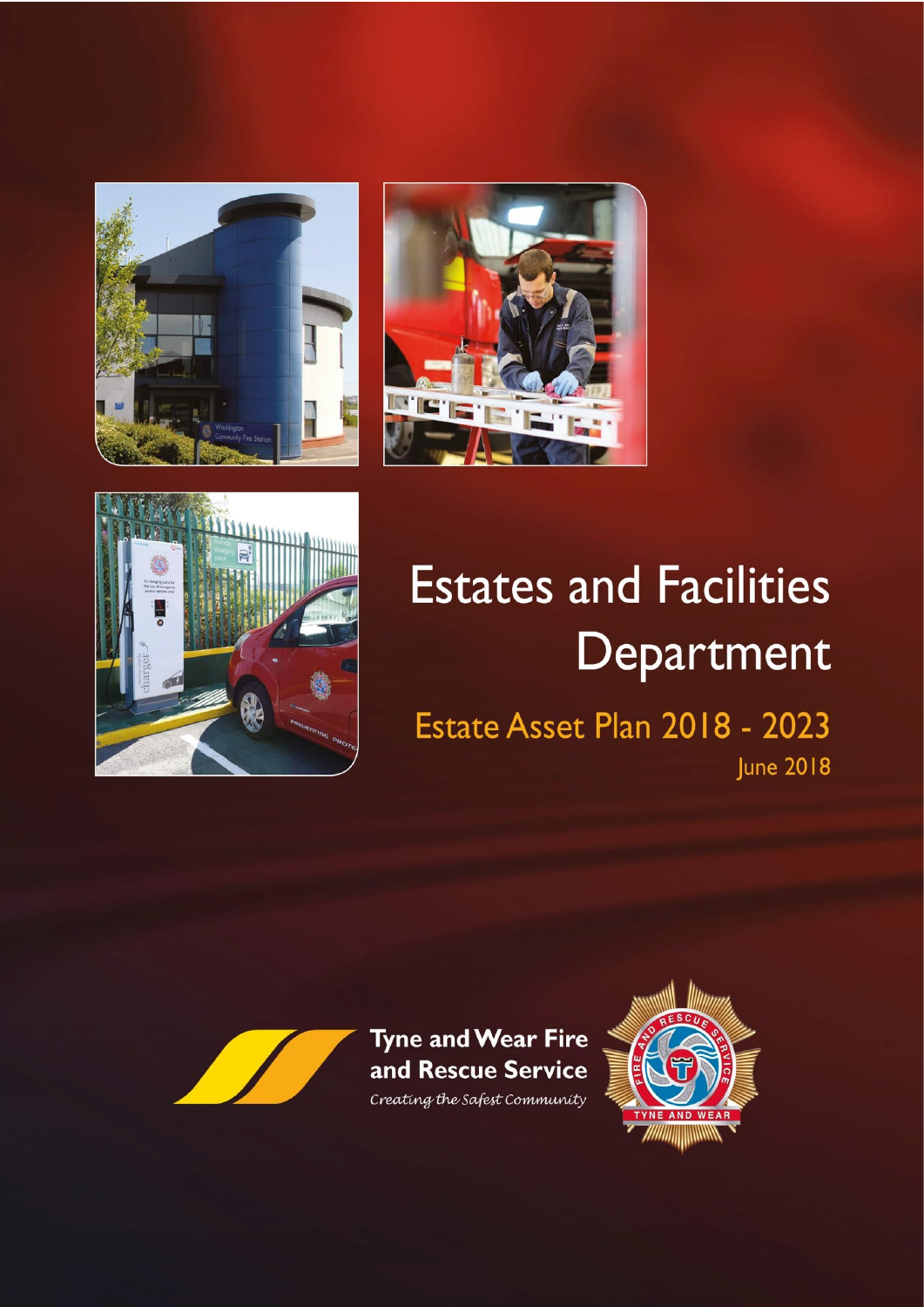## **Estates and Facilities Department - Asset Plan 2018-2023**

#### **Introduction and background**

The Estates and Facilities (E&F) Department supports Community Safety in Tyne and Wear by effectively managing, developing and improving our facilities to ensure the service can prepare for and respond to emergencies, prevent incidents, and to protect and support people, businesses and the environment.

The Estates Department amalgamated with Catering Services and Cleaning Services to form The Estates and Facilities Department in 2016.

Tyne and Wear Fire and Rescue Authority own or lease a wide portfolio of assets under a variety of contractual agreements.

The composition and locations of our estate assets is as follows:-

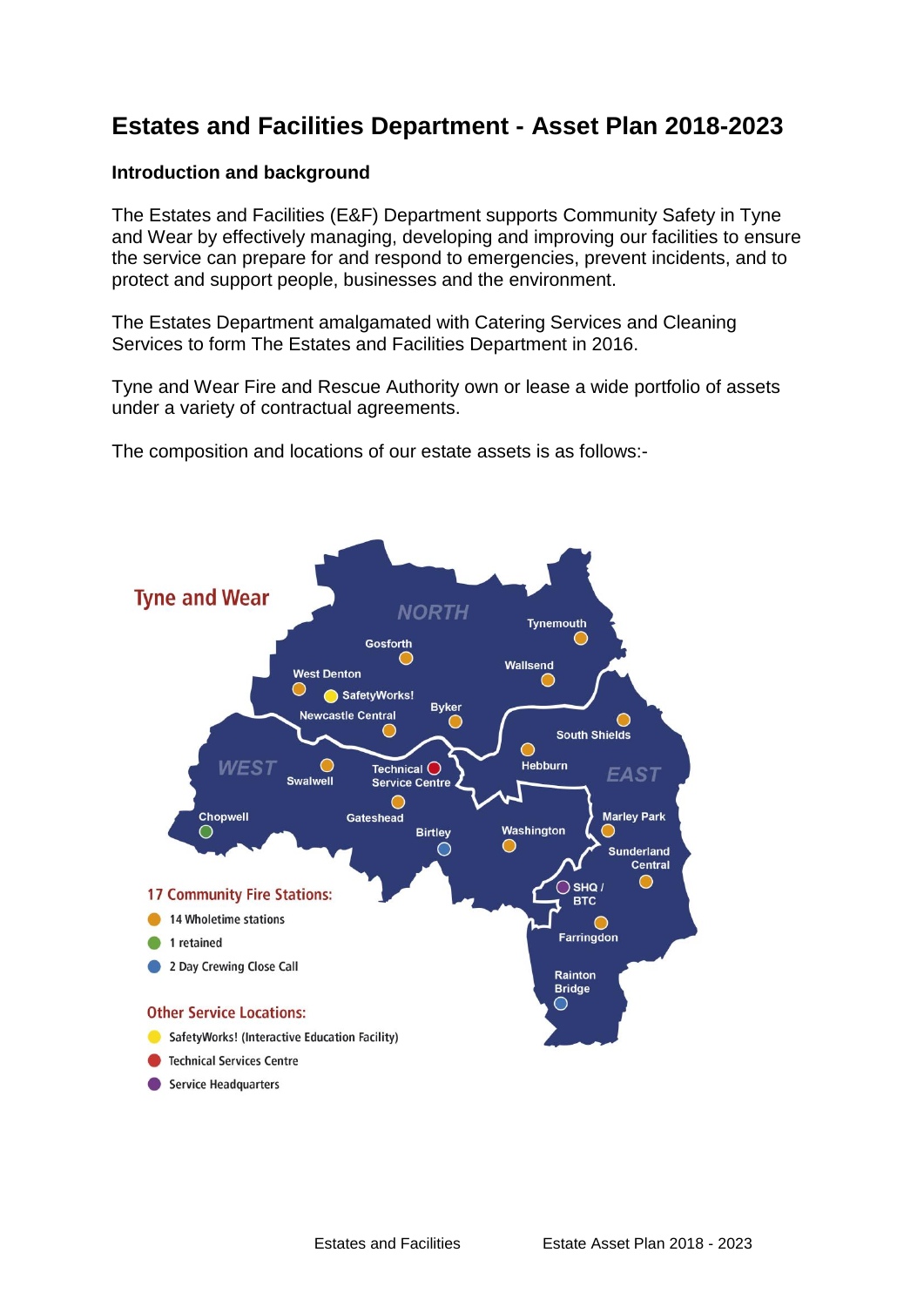In managing our estate, E&F also works in partnership alongside a number of external service providers, most notably –

- o Sunderland City Council (via a service level agreement)
- o Robertson Facilities Management (NEFRA PFI Contract)
- o Engie Facilities Management (Tyne and Wear PFI Contract)

The value of our estates as advised by our land agent is circa £63m (2017-2018)

Appendix A provides a full breakdown of our building assets (location, description and build date)

**Age Profile of TWFRS Community Fire Stations** 50 years + (built 1968 or earlier) 40-49 years (built between 1969 - 1978) 30-39 years (built between 1979 - 1988) 20-29 years (built between 1989 - 1998) 10-19 years (built between 1999 - 2008) 0-9 years (built between 2009 -2018)  $\Omega$  $\overline{\phantom{a}}$ 3 4 1 5 6  $\overline{7}$ 

The average age of our Community Fire Stations is 21 years.

#### **Governance**

The Fire Authority is responsible for the acquisition, management and disposal of all buildings and related assets. The Chief Fire Officer remains responsible for determining the operational need and use of these assets.

All capital works require formal approval by our Asset Management Group (AMG) and all submissions are subject to scrutiny via a business case submission (Capital Appraisal Form) see Appendix B. The AMG reviews and scrutinises capital costs, revenue cost implications, funding options and opportunities, statutory compliance and operational need.

The AMG consists of Executive Leadership Team members, Heads of Departments and Finance representatives.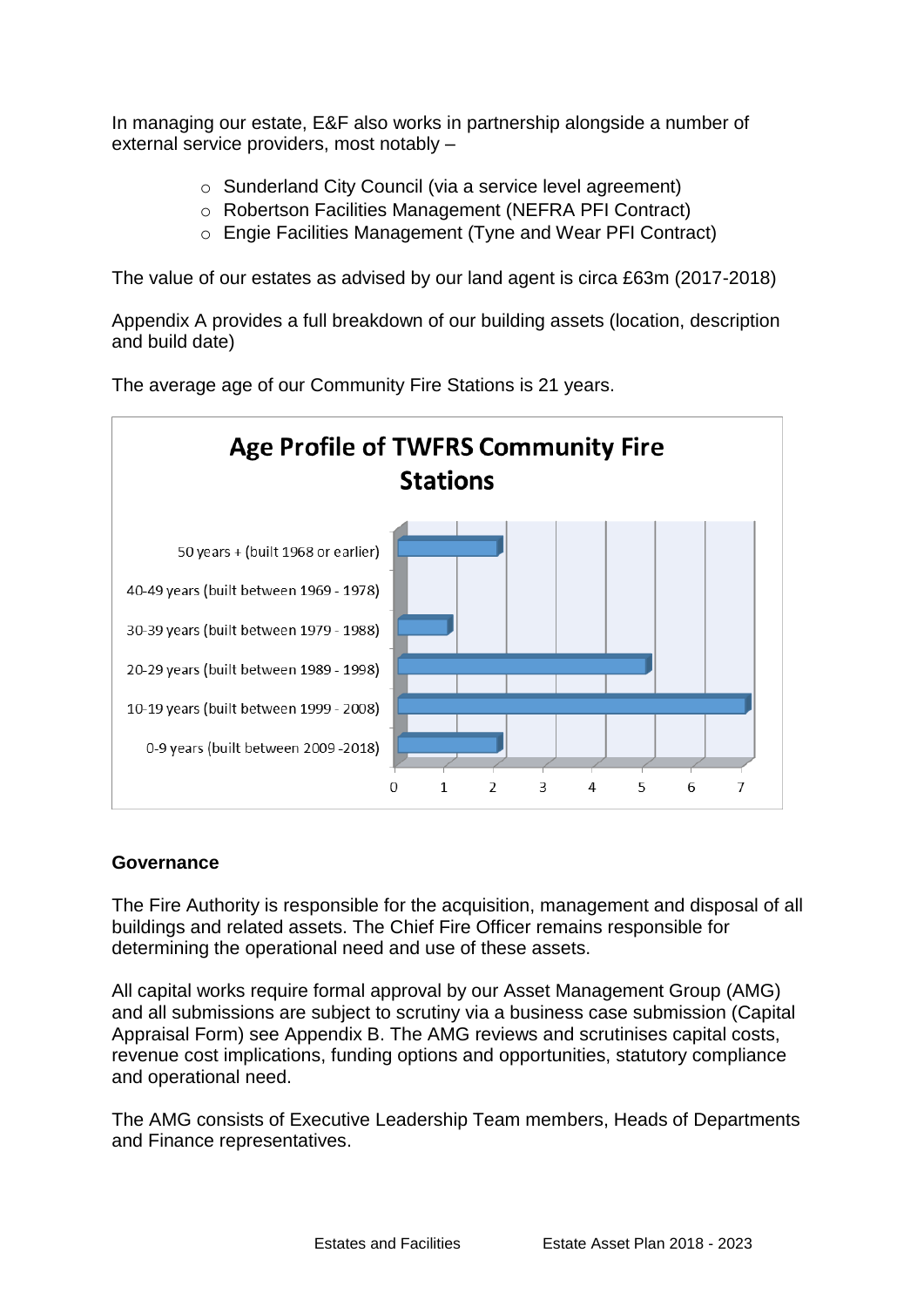External professional advice and support is commissioned on a case-by-case basis by the Head of Estates and Facilities, primarily to meet any specific shortfall in either capacity or capability, the latter being relevant due to the varied, unique and diverse nature of our assets and training facilities

#### **E&F Key Objectives**

The primary objective of the E&F function is to:

- o Plan for future estate development in line with Fire Authority strategic business objectives and IRMP actions
- o Manage and lead change to ensure business continuity
- o Undertake client feasibility and development appraisals
- o Deliver a cost effective service, whilst ensuring our buildings and facilities are clean and safe for our employees, guests and visitors
- o Manage and reduce risks associated with our estate
- o Ensure statutory compliance
- o Explore collaborative and co-location opportunities with partner agencies.

#### **Link to Strategic Planning**

The development and maintenance of our estate serves to align and support the service's Community Safety Strategy (CSS), Organisational Development Strategy (ODS) and Medium Term Financial Strategy (MTFS)

#### **Community Safety Strategy (CSS)**

The Service's vision and mission statement of 'Creating the Safest Community' and 'To save life, reduce risk, provide humanitarian service and protect the environment' are in clear alignment as there is a focused commitment to protect the environment (see below - Environmental Considerations).

Priorities Two and Four relate to collaboration, this is endorsed by partner agencies operating from our locations (see below – Collaboration).

Goal Four 'to deliver a modern effective service, ensuring value for money' is supported as a key objective of E&F (see above - E&F Key Objectives)

#### **Organisational Development Strategy (ODS)**

The 'Structure' element within the ODS 'Outcome 2' Empowers managers and employees with responsibility and accountability to ensure we maximise the use of our assets and facilities in a professional, sustainable and legislative compliant manner.

The 'Staff' element within the ODS 'Outcome 4' promotes healthy, proud and engaged staff and recognises how our environment can inspire employees. E&F endorses this promotion by ensuring our facilities are well managed and maintained (see below - Investment Plan Profile (Essential works) 2018-2023). Our catering team provide optional healthy, low fat nutritious meals on a daily basis.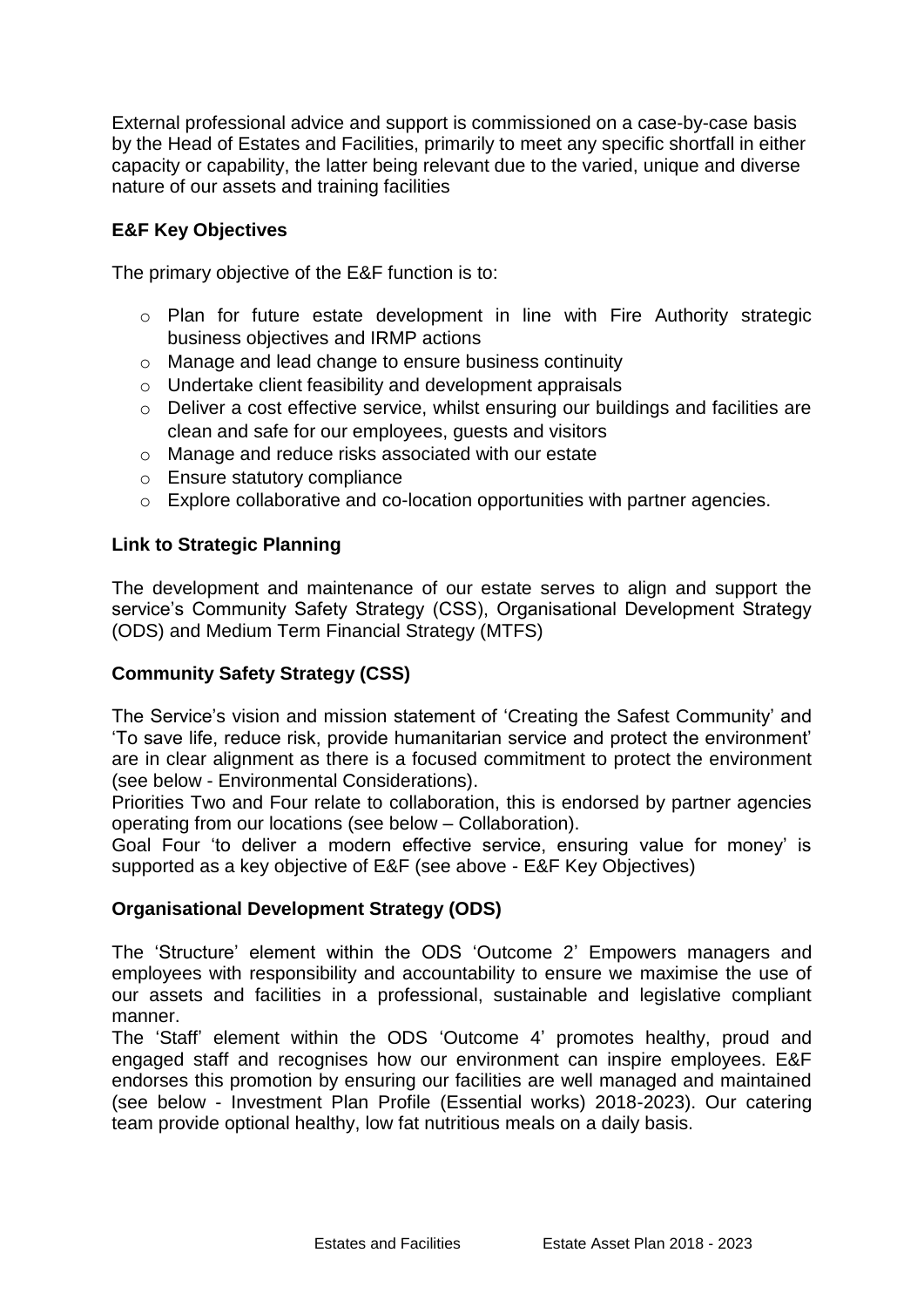#### **Medium Term Financial Strategy (MTFS)**

E&F are a key contributor to the MTFS as we provide projected cost models for inclusion in future financial forecasting (see below - Investment Plan Profile (Essential works) 2018-2023).

E&F also support the MTFS by ensuring we maximise income from our collaborative working and co-location agreements with partner agencies. KPI – EFD01 ensures agreements are reviewed on an annual basis.

We continue to implement the findings and recommendations of a service-wide Access Audit, which is being phased in because of financial constraints and which will ensure all our buildings and facilities comply with the Equalities Act 2010 and are accessible to all. Essential priority works have been completed.

We have also recently completed a detailed service-wide building and asset review, that when implemented will result in the disposal/remodelling of surplus assets, this in turn will yield both capital and revenue savings. This review has primarily focused on identification of surplus assets, lease and licence reviews and re-evaluation of all third party business arrangements within our premises portfolio.

The Authority has a Capital Development Reserve to assist in implementing the Estates Asset Plan over the medium to long term.

#### **TWFRS 'Owned Estate'**

We have recently commissioned a further comprehensive Stock Condition Survey (SCS); the findings of this survey will drive future capital investment and forms a key element in our Medium Term Financial Planning (MTFP) particularly where investment is required of a major nature, which then features within our Capital Programme as appropriate.

This survey has indicated that spend of circa £715K will be required over the next five years to address essential maintenance and ensure statutory compliance, with a further investment of £590K to address advisory works thereafter.

| Investment Plan Profile (Essential works) 2018-2023 |         |          |          |          |            |  |  |  |  |
|-----------------------------------------------------|---------|----------|----------|----------|------------|--|--|--|--|
| <b>Delivery Schedule</b>                            | 2018/19 | 2019/20  | 2020-23  | $2023 +$ | Total      |  |  |  |  |
| <b>Priority 1 Essential Works</b>                   | £85,000 |          |          |          | £85,000    |  |  |  |  |
| <b>Priority 2 Essential Works</b>                   |         | £260,000 |          |          | £260,000   |  |  |  |  |
| <b>Priority 3 Essential Works</b>                   |         |          | £370,000 |          | £370,000   |  |  |  |  |
| Priority 4 Advisory Works                           |         |          |          | £590,000 | £590,000   |  |  |  |  |
|                                                     |         |          |          |          | £1,330,000 |  |  |  |  |

 $Key -$ 

- $\circ$  Priority 1 Essential works, within 1 year
- o Priority 2 Essential works, within 1-2 years
- o Priority 3 Essential works, within 3-5 years
- $\circ$  Priority 4 Advisory works, within 5-10 years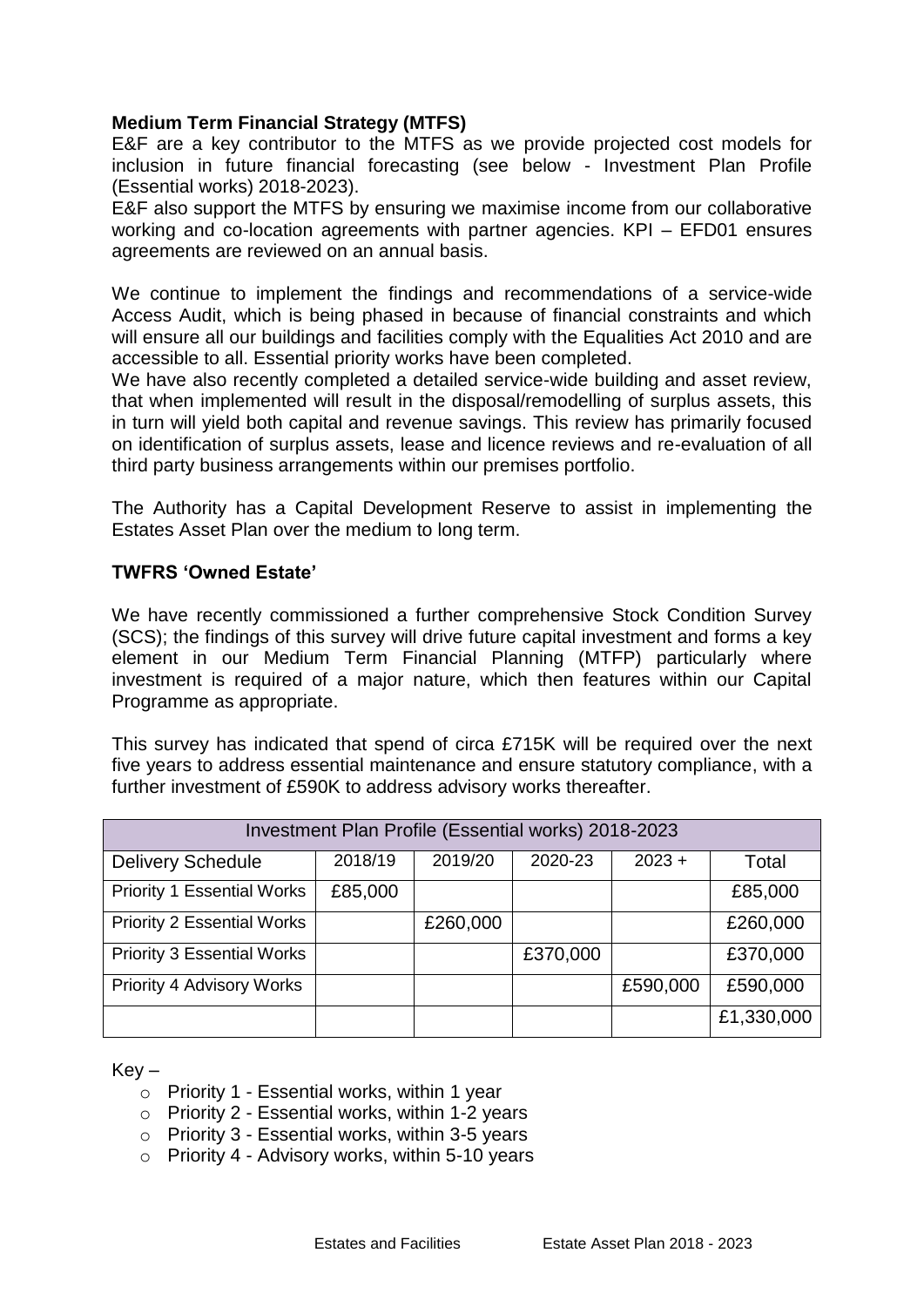#### **TWFRS 'PFI Estate'**

We manage two Private Finance Initiative (PFI) contracts. Monthly monitoring meetings are held between the 3 consortium parties (Project Company, Facilities Management Provider and TWFRS) to ensure Performance is of an acceptable level.

Every five years, Benchmarking or Market Testing is undertaken to ensure the contract is providing Value for Money and the expected level of service is being delivered in line with the Authorities Requirements.

#### **Collaboration**

We continue to explore collaborative and co-location opportunities with partner agencies whilst embracing the requirements of the Policing and Crime Act 2017.

To date we have the following organisations operating from our locations:

- o North East Ambulance Service (NEAS)
- o Northumbria Police
- o Great North Air Ambulance Service
- o Northumbria Community Rehabilitation Company
- $\circ$  RNLI
- o North of Tyne Mountain Rescue
- o The Princes Trust
- o Northumbria Blood Bikes
- o ByBox

#### **Environmental Consideration**

TWFRS have a long and proven track record of implementing environmental and energy saving measures. Works completed to date -

- o Our Owned Estate is fully illuminated (internal and external) by LED lighting
- o All our flat roofed buildings are insulated to current Building Regulation standards
- o Every PFI and Owned facility benefits from insulation, (loft and/or cavity where applicable)
- o Solar PV panels are installed at two locations; these provide both on-site generated electricity and also provide a financial return via FiT's.
- o Electric Vehicle charging points (rapid charge, twin terminals) have recently been installed at SHQ & TSC to support the roll out of our EV Fleet
- o Nine owned CFS's have had energy efficient boilers installed in the past five years
- o Two PFI sites have had new boilers installed in the past year
- o We operate a service wide BEMS systems that allows us to manage, measure and control energy usage across our estate
- o Two locations have grey water harvesting systems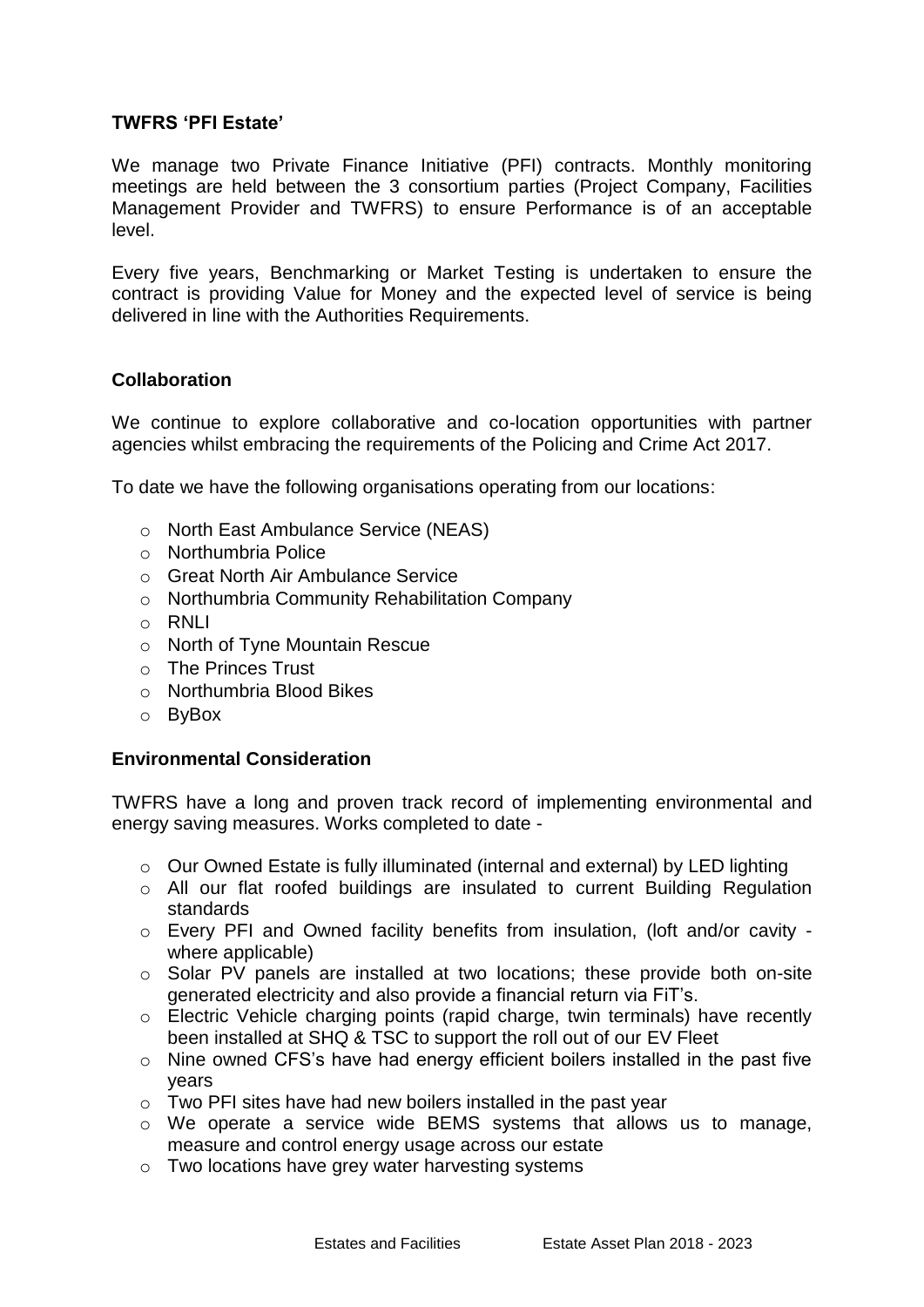We are developing plans to ensure our PFI Estate is fully LED illuminated, trials have recently commenced at selected locations to enable the building owners time to evaluate the performance benefits prior to a wholesale roll out.

We are trialling the removal of gas appliance from our CFS kitchen facilities, this action will lower our reliance on gas supplies, this action will also yield financial savings as the need for costly gas serving is removed.

The E&F Department continue to explore grant funding options, we work closely with other emergency services providers via the One Public Estate 'Blue light Group' feedback from this group helps TWFRS make informed decisions regarding environmental investment.

We intend to investigate further investment in the following areas -

- o Expanding the use of PV's
- o Review future provision for EV charging points
- o Explore options for Ground and Air source heat pumps, this aspirational target would result in the removal of traditional gas boilers and eliminate our reliance on fossil fuels that are also susceptible to market fluctuations.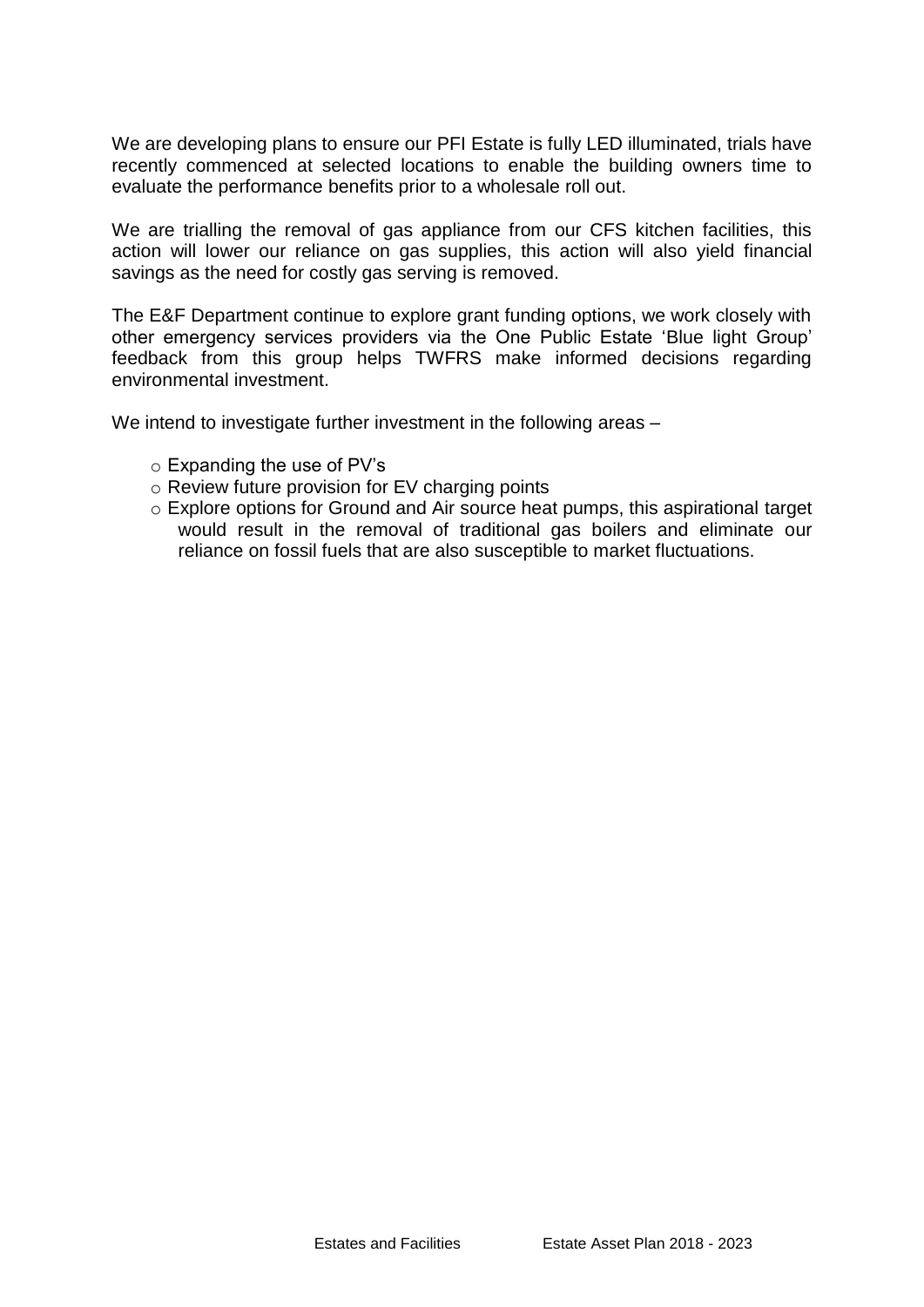| FREEHOLD ESTATE - High level overview |                                    |                                                                       |              |  |  |
|---------------------------------------|------------------------------------|-----------------------------------------------------------------------|--------------|--|--|
| Zone                                  | Location                           | Description                                                           | <b>Built</b> |  |  |
| <b>North</b>                          | Gosforth CFS, NE3 3EU.             | Two storey brick built with pitched                                   | 1990         |  |  |
|                                       |                                    | roof. Two bay with additional ALP                                     |              |  |  |
|                                       |                                    | enclosure.                                                            |              |  |  |
| North                                 | West Denton CFS, NE5 2RB.          | Two storey brick built with flat                                      | 1981         |  |  |
|                                       |                                    | insulated roof. Three bay.                                            |              |  |  |
| <b>North</b>                          | Wallsend CFS, NE28 6HS.            | Two storey brick built with pitched                                   | 1989         |  |  |
|                                       |                                    | roof. Two bay.                                                        |              |  |  |
| <b>North</b>                          | Land to rear of Tynemouth          | Sale agreed - Asset disposal                                          |              |  |  |
|                                       | CFS, NE29 9PY                      | ongoing                                                               |              |  |  |
| West                                  | Chopwell CFS, NE17 7HY.            | Single storey brick built with flat                                   | 1960         |  |  |
|                                       | (Retained)                         | insulated roof. Two bay                                               |              |  |  |
| West                                  | Birtley CFS, DH3 1LU               | Two storey brick built with pitched                                   | 1991         |  |  |
|                                       | (DCCC)                             | roof. Dedicated staff                                                 |              |  |  |
|                                       |                                    | accommodation. Two bay.                                               |              |  |  |
| East                                  | Hebburn CFS, NE31 1UD              | Two storey brick built, flat to pitch                                 | 1965         |  |  |
|                                       |                                    | conversion, corrugated steel                                          |              |  |  |
|                                       |                                    | overlay. Five bay.                                                    |              |  |  |
| East                                  | South Shields, CFS, NE34           | Two storey brick built with pitched                                   | 2001         |  |  |
|                                       | 8FS                                | roof. Three bay.                                                      |              |  |  |
| East                                  | Marley Park CFS, SR5 5BL           | Steel framed, multi clad with                                         | 2015         |  |  |
|                                       |                                    | insulated flat roof. Three bay                                        |              |  |  |
| East                                  | Sunderland Central CFS,            | Two storey brick built with pitched                                   | 1993         |  |  |
|                                       | SR1 3HE                            | roof. Five bay.                                                       |              |  |  |
| East                                  | Rainton Bridge CFS, DH4            | Steel framed, multi clad with<br>insulated flat roof. Dedicated staff | 1997         |  |  |
|                                       | 5PH (DCCC)                         |                                                                       |              |  |  |
| East                                  | Fulwell (former CFS)               | accommodation. Two bay.<br>Sale agreed - Asset disposal               | 1939         |  |  |
|                                       |                                    | ongoing                                                               |              |  |  |
| East                                  | Occupational Health Unit,          | Single storey brick built with pitched                                | 2007         |  |  |
|                                       | SR5 3QY                            | tile clad roof                                                        |              |  |  |
| East                                  | <b>Barmston Training Centre,</b>   | Adapted appliance unit with multi                                     | 1996         |  |  |
|                                       | <b>SR5 3QY</b>                     | scenario modules and associated                                       |              |  |  |
|                                       |                                    | training rigs and structures                                          |              |  |  |
|                                       |                                    |                                                                       |              |  |  |
|                                       |                                    | LEASEHOLD ESTATE - High level overview                                |              |  |  |
| Zone                                  | Location                           | <b>Description</b>                                                    | <b>Built</b> |  |  |
| <b>North</b>                          | Safetyworks, NE15 6UN              | Single storey, brick built.                                           | 1965         |  |  |
|                                       |                                    | Uninsulated flat roof. Converted                                      |              |  |  |
|                                       |                                    | factory unit with multiple occupiers.                                 |              |  |  |
| West                                  | <b>Technical Storage Facility,</b> | Sale agreed - Lease disposal                                          | 1965         |  |  |
|                                       | NE8 3AH                            | ongoing                                                               |              |  |  |
|                                       |                                    |                                                                       |              |  |  |
|                                       |                                    | PFI MANAGED ESTATE - High level overview                              |              |  |  |
| Zone                                  | Location                           | <b>Description</b>                                                    | <b>Built</b> |  |  |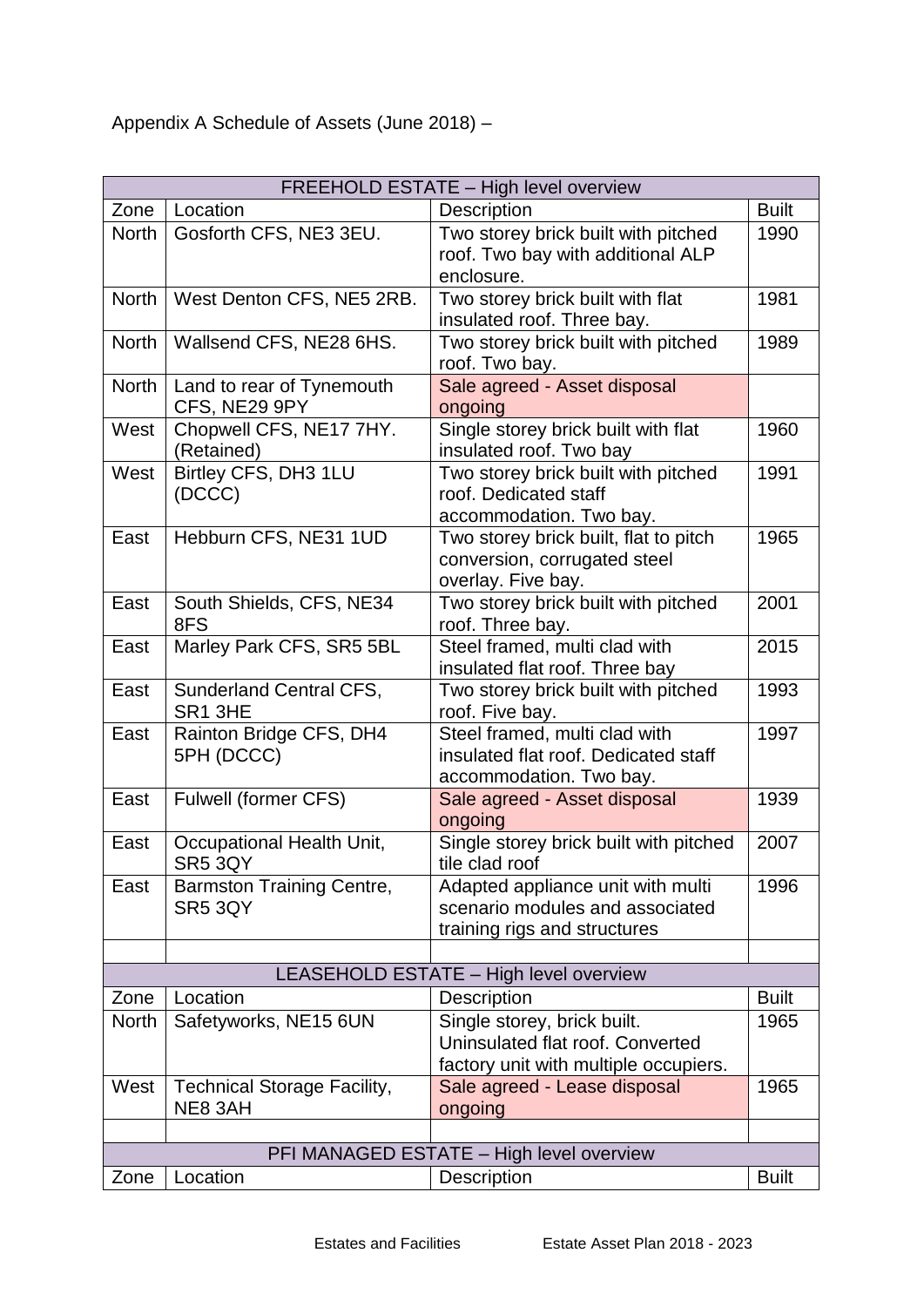| <b>North</b> | Colby Court CFS, NE4 6HL                                | Steel framed with multi clad finish,<br>flat insulated and steel clad roof.<br>Three bay                                                        | 2006         |
|--------------|---------------------------------------------------------|-------------------------------------------------------------------------------------------------------------------------------------------------|--------------|
| <b>North</b> | Byker CFS, NE6 1EH                                      | Steel framed with multi clad finish,<br>flat insulated and steel clad roof.<br>Three bay                                                        | 2006         |
| <b>North</b> | Tynemouth CFS, NE29 9PY                                 | Steel framed with multi clad finish,<br>flat insulated roof. Four bay                                                                           | 2010         |
| West         | Swalwell CFS, NE16 3EQ                                  | Steel framed with multi clad finish,<br>flat insulated and steel clad roof.<br>Three bay                                                        | 2005         |
| West         | Gateshead CFS, NE9 5BU                                  | Steel framed with multi clad finish,<br>flat insulated and steel clad roof.<br>Three bay                                                        | 2006         |
| West         | <b>Technical Service Centre,</b><br>Gateshead, NE10 0SB | Steel framed with multi clad finish,<br>flat insulated steel clad roof.                                                                         | 2005         |
| West         | Washington CFS, NE37 3AG                                | Steel framed with multi clad finish,<br>flat insulated and steel clad roof.<br>Three bay                                                        | 2005         |
| East         | Farringdon CFS, SR3 1TJ                                 | Steel framed with multi clad finish,<br>flat insulated and steel clad roof.<br>Three bay                                                        | 2006         |
| East         | Service HQ, SR5 3QY                                     | Steel framed, multi clad finish, multi<br>finish roof coverings. Brick built<br>training school to rear, pitched roof,<br>truss and tile finish | 2006<br>1996 |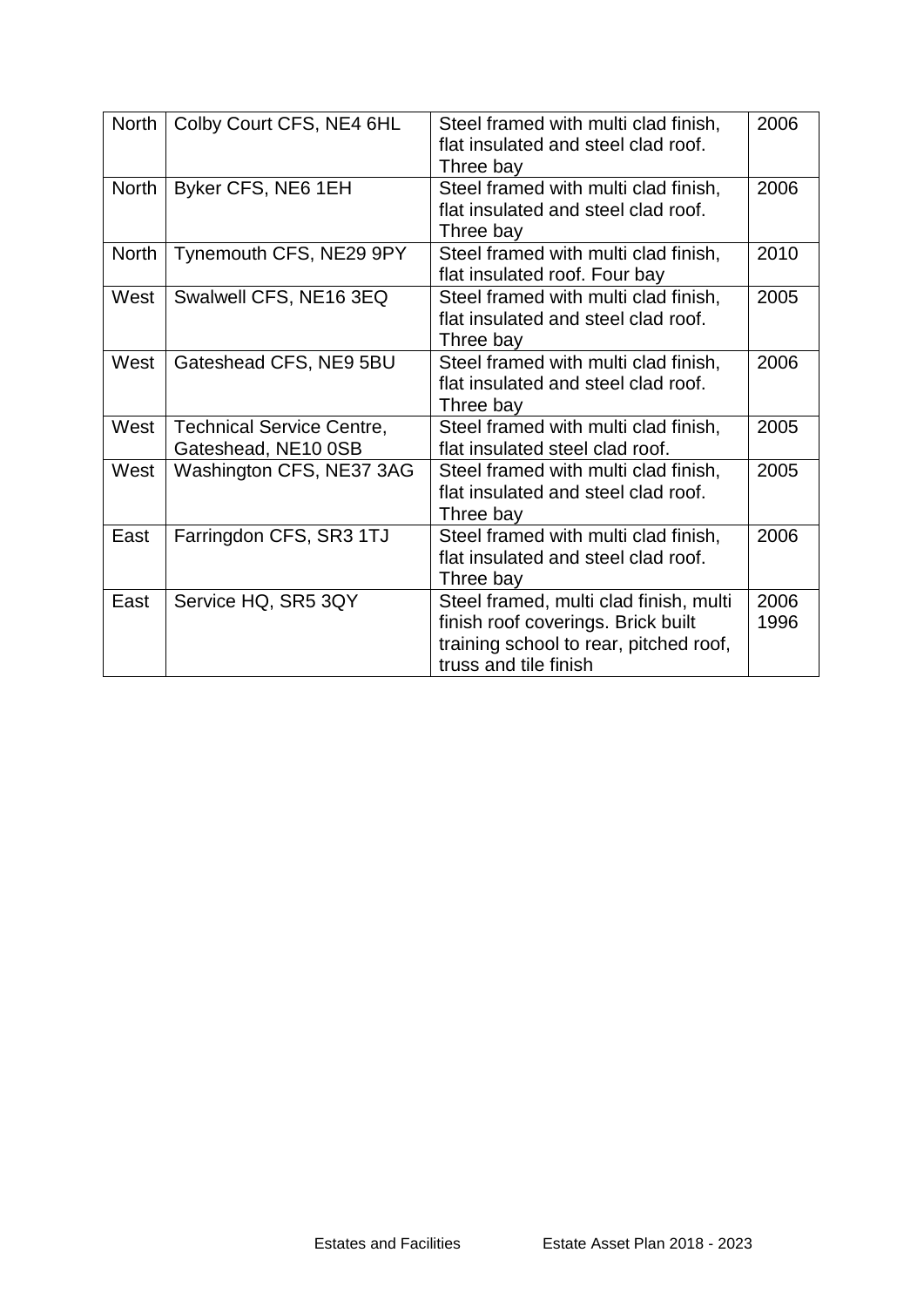|     | TYNE & WEAR FIRE AND RESCUE AUTHORITY       |  |  |  |          |     |  |
|-----|---------------------------------------------|--|--|--|----------|-----|--|
|     | <b>Capital Appraisal Form</b>               |  |  |  |          |     |  |
|     |                                             |  |  |  |          |     |  |
|     | <b>Section 1 - Base Information</b>         |  |  |  | Date     | Ref |  |
|     |                                             |  |  |  | Received |     |  |
|     |                                             |  |  |  |          |     |  |
|     |                                             |  |  |  |          |     |  |
| 1.1 | <b>Project Title</b>                        |  |  |  |          |     |  |
| 1.2 | Form Date                                   |  |  |  |          |     |  |
| 1.3 | Project Originator                          |  |  |  |          |     |  |
| 1.4 | <b>Project Sponsor</b>                      |  |  |  |          |     |  |
| 1.5 | Project Owner                               |  |  |  |          |     |  |
| 1.6 | <b>Specialist Department(s)</b><br>Required |  |  |  |          |     |  |
| 1.7 | Project Budget Manager                      |  |  |  |          |     |  |
| 1.8 | <b>Ideal Completion Date</b>                |  |  |  |          |     |  |
|     |                                             |  |  |  |          |     |  |
|     | <b>Section 2 - Business Case</b>            |  |  |  |          |     |  |
| 2.1 | Description of Proposed<br>Project          |  |  |  |          |     |  |
|     |                                             |  |  |  |          |     |  |
|     |                                             |  |  |  |          |     |  |
|     |                                             |  |  |  |          |     |  |
|     |                                             |  |  |  |          |     |  |
|     |                                             |  |  |  |          |     |  |
|     |                                             |  |  |  |          |     |  |
|     |                                             |  |  |  |          |     |  |
|     |                                             |  |  |  |          |     |  |
| 2.2 | Reason for Project<br>Proposal              |  |  |  |          |     |  |
|     |                                             |  |  |  |          |     |  |
|     |                                             |  |  |  |          |     |  |
|     |                                             |  |  |  |          |     |  |
|     |                                             |  |  |  |          |     |  |
|     |                                             |  |  |  |          |     |  |
|     |                                             |  |  |  |          |     |  |
|     |                                             |  |  |  |          |     |  |
|     |                                             |  |  |  |          |     |  |

### Appendix B CAF Submission Template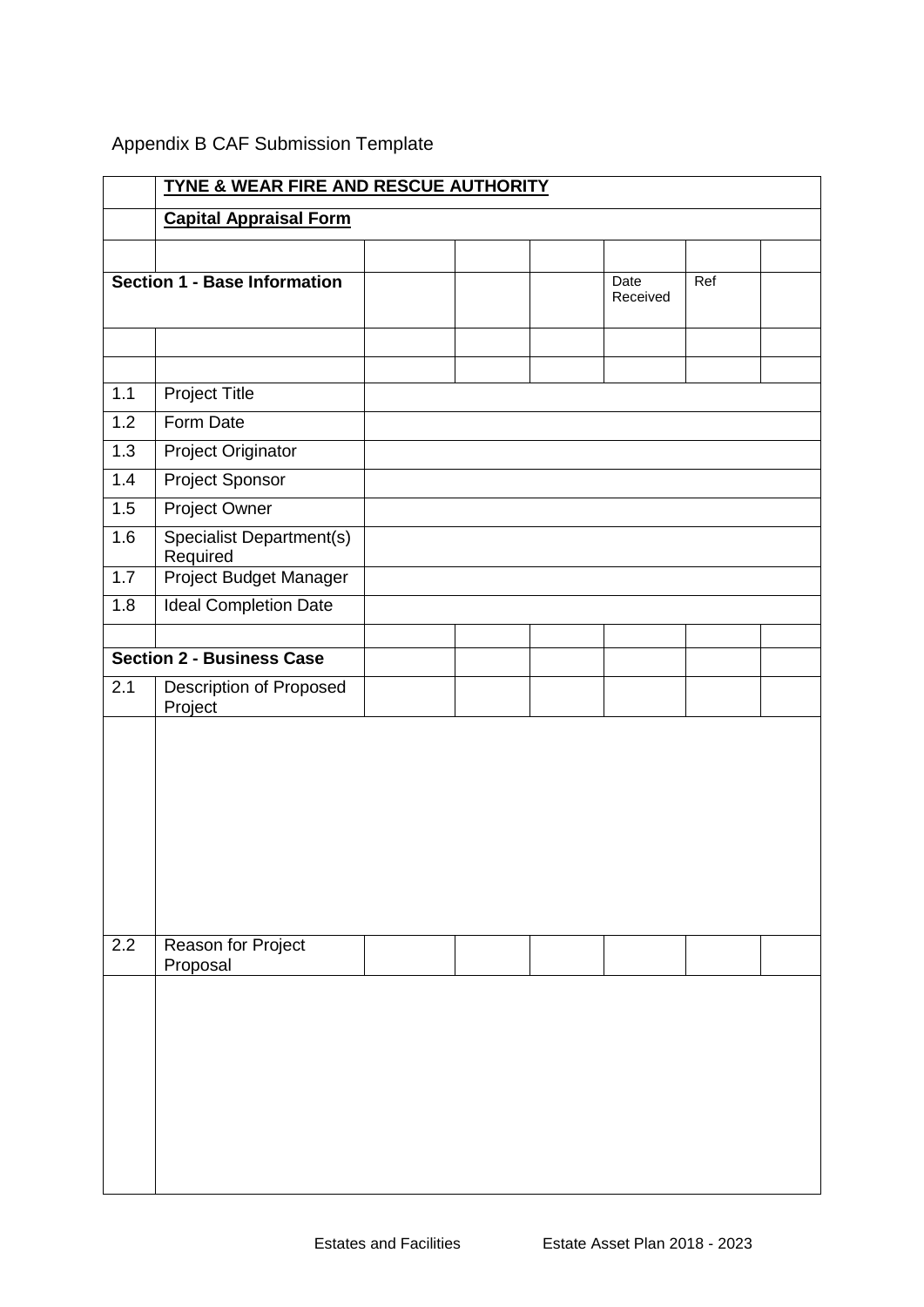| 2.3 | Longer Term                               |  |  |  |
|-----|-------------------------------------------|--|--|--|
|     | <b>Implications</b>                       |  |  |  |
|     |                                           |  |  |  |
|     |                                           |  |  |  |
|     |                                           |  |  |  |
|     |                                           |  |  |  |
|     |                                           |  |  |  |
|     |                                           |  |  |  |
|     |                                           |  |  |  |
|     |                                           |  |  |  |
|     |                                           |  |  |  |
|     |                                           |  |  |  |
|     |                                           |  |  |  |
|     |                                           |  |  |  |
| 2.4 | Links to Strategic                        |  |  |  |
|     | Objectives                                |  |  |  |
|     |                                           |  |  |  |
|     |                                           |  |  |  |
|     |                                           |  |  |  |
|     |                                           |  |  |  |
|     |                                           |  |  |  |
|     |                                           |  |  |  |
|     |                                           |  |  |  |
|     |                                           |  |  |  |
|     |                                           |  |  |  |
|     |                                           |  |  |  |
|     |                                           |  |  |  |
|     |                                           |  |  |  |
|     |                                           |  |  |  |
|     | Section 3 - Further                       |  |  |  |
|     | <b>Considerations</b>                     |  |  |  |
| 3.1 | <b>General Views From Specialist</b>      |  |  |  |
|     | Department                                |  |  |  |
|     |                                           |  |  |  |
|     |                                           |  |  |  |
|     |                                           |  |  |  |
|     |                                           |  |  |  |
|     |                                           |  |  |  |
|     |                                           |  |  |  |
|     |                                           |  |  |  |
|     |                                           |  |  |  |
|     |                                           |  |  |  |
|     |                                           |  |  |  |
|     |                                           |  |  |  |
|     |                                           |  |  |  |
| 3.2 | Options Available for<br>Project Delivery |  |  |  |
|     |                                           |  |  |  |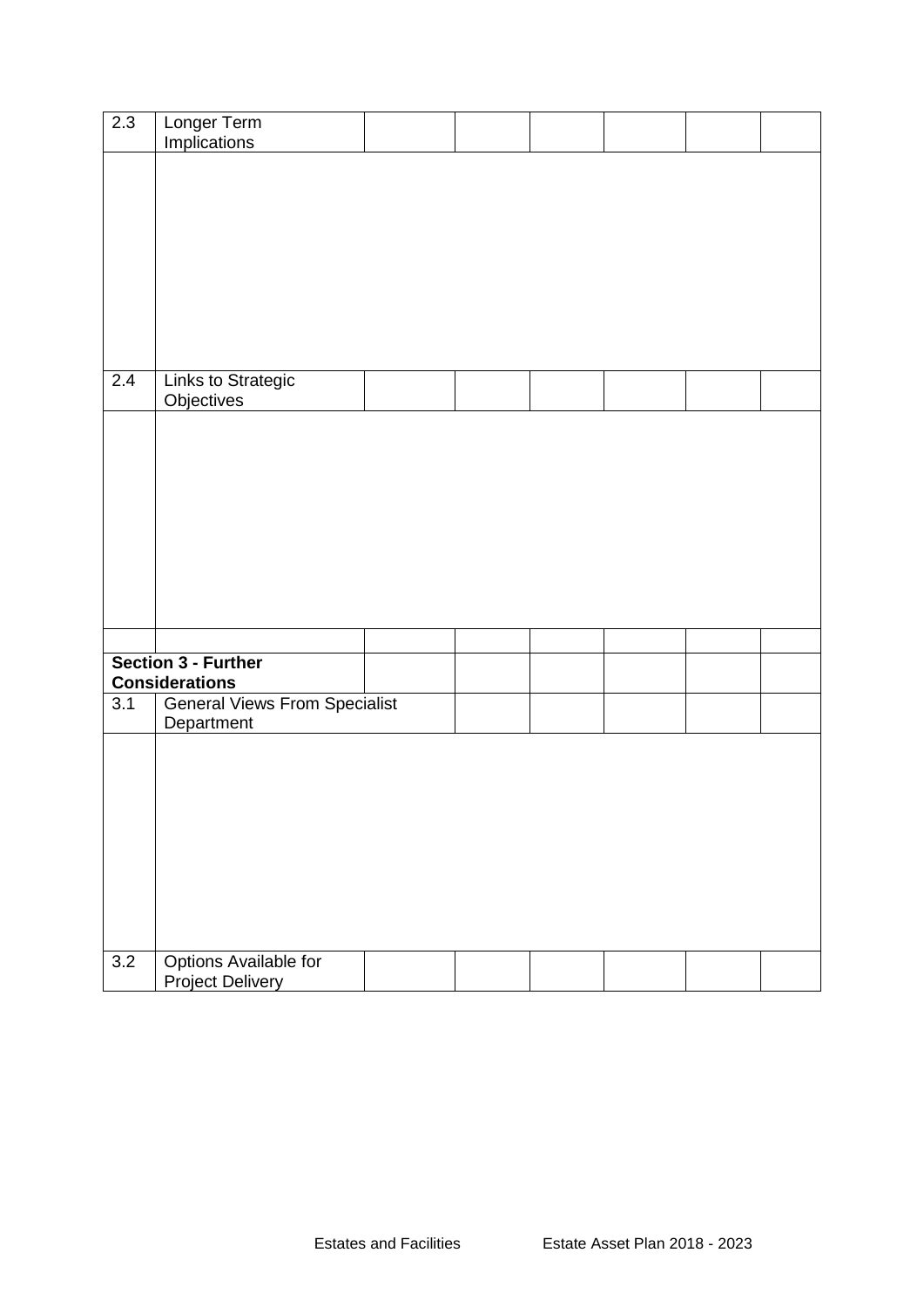| 3.3 | Resource Implications                            |  |  |  |
|-----|--------------------------------------------------|--|--|--|
|     |                                                  |  |  |  |
| 3.4 | Timescales                                       |  |  |  |
|     |                                                  |  |  |  |
| 3.5 | Organisational<br>Considerations                 |  |  |  |
|     |                                                  |  |  |  |
| 3.6 | Recommendations from Specialist<br>Department(s) |  |  |  |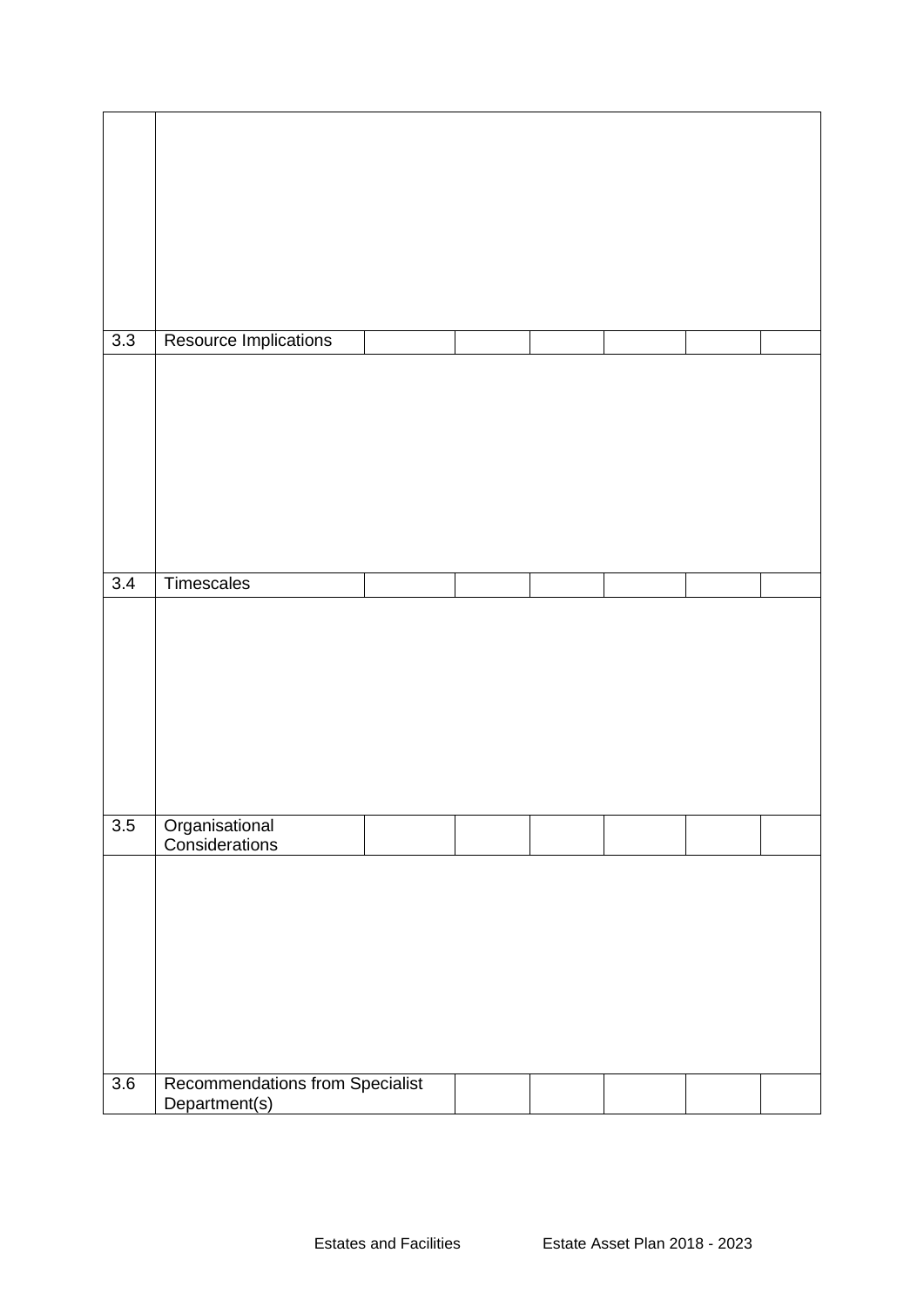|     | <b>Section 4 - Financial</b>              |                                 |                                 |                                 |                                 |                                 |                           |
|-----|-------------------------------------------|---------------------------------|---------------------------------|---------------------------------|---------------------------------|---------------------------------|---------------------------|
|     | <b>Implications</b>                       |                                 |                                 |                                 |                                 |                                 |                           |
| 4.1 | Status of Figures (select from            |                                 |                                 |                                 |                                 |                                 |                           |
|     | dropdown list)                            |                                 |                                 |                                 |                                 |                                 |                           |
|     |                                           |                                 |                                 |                                 |                                 |                                 |                           |
| 4.2 | <b>Estimated Financial Requirements -</b> |                                 |                                 |                                 |                                 |                                 |                           |
|     | Capital                                   |                                 |                                 |                                 |                                 |                                 |                           |
|     |                                           |                                 |                                 |                                 |                                 |                                 |                           |
|     |                                           | <b>Insert</b><br>Year           | <b>Insert</b><br>Year           | <b>Insert</b><br>Year           | <b>Insert</b><br>Year           | <b>Insert</b><br>Year           | <b>Total</b>              |
|     | <b>Estimated Capital</b>                  | $\overline{\mathbf{f}}$         | $\overline{\mathbf{f}}$         | $\overline{\mathbf{f}}$         | $\overline{\mathbf{f}}$         | $\overline{\mathbf{f}}$         | £                         |
|     | <b>Costs</b>                              |                                 |                                 |                                 |                                 |                                 |                           |
|     | <b>Land Purchase Price</b>                |                                 |                                 |                                 |                                 |                                 | $\overline{0}$            |
|     | <b>Main Contractor Works</b>              |                                 |                                 |                                 |                                 |                                 | $\overline{0}$            |
|     | <b>Technical Fees</b>                     |                                 |                                 |                                 |                                 |                                 | 0                         |
|     | Equipment Purchase                        |                                 |                                 |                                 |                                 |                                 | $\overline{0}$            |
|     | <b>ICT Hardware /</b><br>Infrastructure   |                                 |                                 |                                 |                                 |                                 | $\overline{0}$            |
|     | <b>ICT Software</b>                       |                                 |                                 |                                 |                                 |                                 | 0                         |
|     | <b>Consultation/Satisfaction</b>          |                                 |                                 |                                 |                                 |                                 | 0                         |
|     | Surveys                                   |                                 |                                 |                                 |                                 |                                 |                           |
|     | Other Costs (please                       |                                 |                                 |                                 |                                 |                                 | $\overline{0}$            |
|     | specify)<br><b>Total Capital</b>          | $\mathbf 0$                     | $\mathbf{0}$                    | $\mathbf 0$                     | $\mathbf 0$                     | $\mathbf 0$                     | $\mathbf 0$               |
|     | <b>Resources Required</b>                 |                                 |                                 |                                 |                                 |                                 |                           |
|     |                                           |                                 |                                 |                                 |                                 |                                 |                           |
| 4.3 | <b>Capital Funding Sources</b>            |                                 |                                 |                                 |                                 |                                 |                           |
|     |                                           | <b>Insert</b>                   | <b>Insert</b>                   | <b>Insert</b>                   | <b>Insert</b>                   | <b>Insert</b>                   | $\overline{\text{Total}}$ |
|     | <b>Capital Funding Source</b>             | Year<br>$\overline{\mathbf{f}}$ | Year<br>$\overline{\mathbf{f}}$ | Year<br>$\overline{\mathbf{f}}$ | Year<br>$\overline{\mathbf{f}}$ | Year<br>$\overline{\mathbf{f}}$ | $\overline{\mathbf{f}}$   |
|     | <b>FRS Capital Resources</b>              |                                 |                                 |                                 |                                 |                                 | $\mathbf 0$               |
|     | <b>External Contributions</b>             |                                 |                                 |                                 |                                 |                                 | $\overline{0}$            |
|     | (please specify)                          |                                 |                                 |                                 |                                 |                                 |                           |
|     | Other (please specify)                    |                                 |                                 |                                 |                                 |                                 | $\mathbf 0$               |
|     | <b>Total Funding</b>                      | $\mathbf 0$                     | 0                               | $\mathbf 0$                     | $\mathbf 0$                     | $\mathbf 0$                     | $\mathbf 0$               |
|     |                                           |                                 |                                 |                                 |                                 |                                 |                           |
| 4.4 | <b>Conditions attached to External</b>    |                                 |                                 |                                 |                                 |                                 |                           |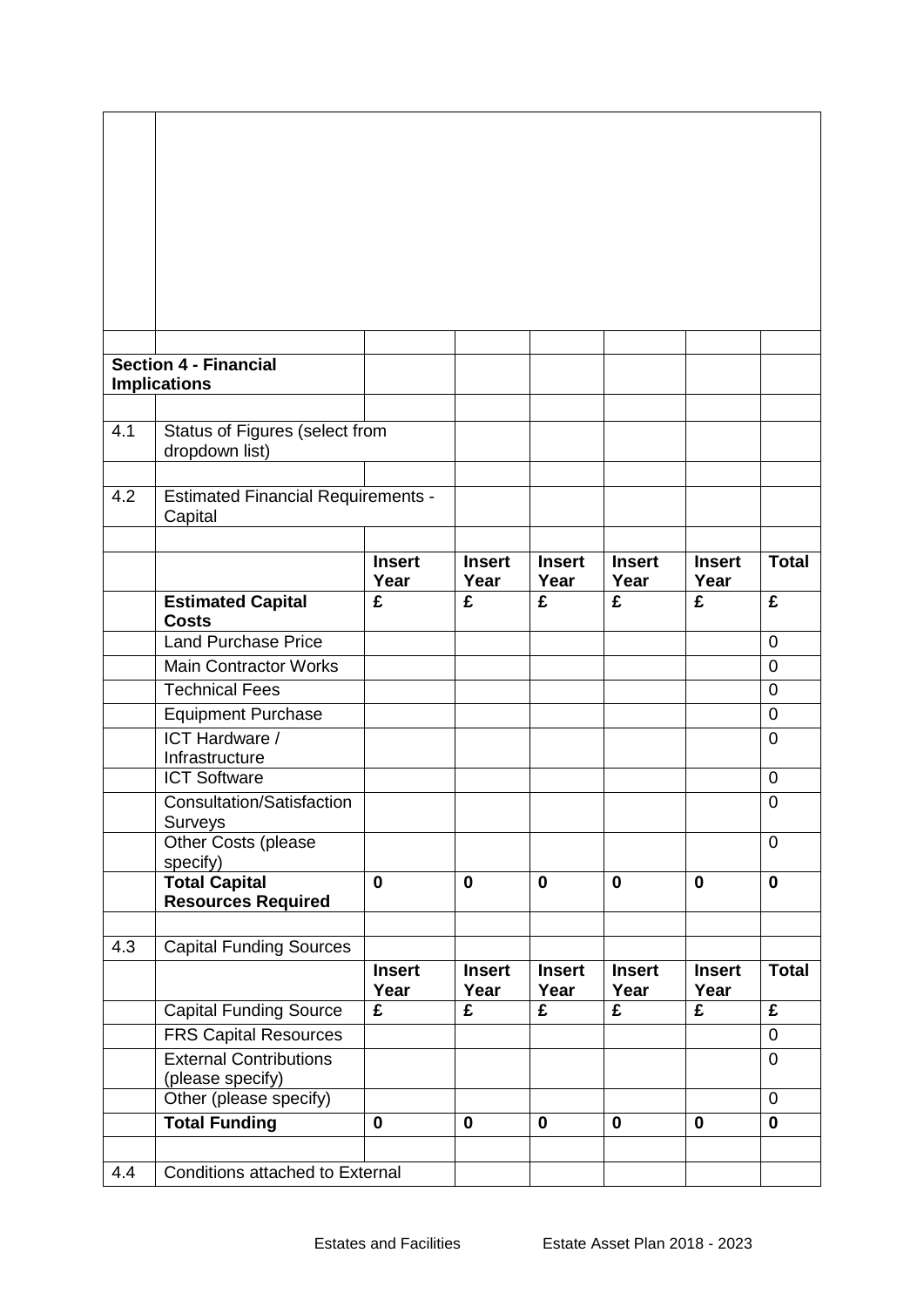|     | Contributions                                        |                         |                         |                         |                         |                         |                |
|-----|------------------------------------------------------|-------------------------|-------------------------|-------------------------|-------------------------|-------------------------|----------------|
|     |                                                      |                         |                         |                         |                         |                         |                |
|     |                                                      |                         |                         |                         |                         |                         |                |
|     |                                                      |                         |                         |                         |                         |                         |                |
|     |                                                      |                         |                         |                         |                         |                         |                |
| 4.5 | <b>Estimated Financial Requirements -</b><br>Revenue |                         |                         |                         |                         |                         |                |
|     |                                                      | <b>Insert</b><br>Year   | <b>Insert</b><br>Year   | <b>Insert</b><br>Year   | <b>Insert</b><br>Year   | <b>Insert</b><br>Year   | <b>Total</b>   |
|     | <b>Estimated Revenue</b><br><b>Costs</b>             | £                       | £                       | £                       | £                       | £                       | £              |
|     | Staffing                                             |                         |                         |                         |                         |                         | $\overline{0}$ |
|     | Premises - Rates, etc.                               |                         |                         |                         |                         |                         | $\mathbf 0$    |
|     | <b>Other Running Expenses</b><br>(Maintenance)       |                         |                         |                         |                         |                         | $\mathbf 0$    |
|     | <b>Energy and Power</b>                              |                         |                         |                         |                         |                         | $\mathbf 0$    |
|     | Capital Financing<br>Charges                         |                         |                         |                         |                         |                         | $\mathbf 0$    |
|     | Other Costs (please<br>specify)                      |                         |                         |                         |                         |                         | $\overline{0}$ |
|     | <b>Total Resources</b><br><b>Required</b>            | $\mathbf 0$             | 0                       | $\bf{0}$                | $\mathbf 0$             | $\bf{0}$                | $\mathbf 0$    |
|     |                                                      |                         |                         |                         |                         |                         |                |
| 4.6 | <b>Estimated Revenue</b><br>Savings                  |                         |                         |                         |                         |                         |                |
|     |                                                      | <b>Insert</b><br>Year   | <b>Insert</b><br>Year   | <b>Insert</b><br>Year   | <b>Insert</b><br>Year   | <b>Insert</b><br>Year   | <b>Total</b>   |
|     | <b>Current budget</b><br>provision                   | £                       | £                       | £                       | £                       | £                       | £              |
|     | Enter items, Cost centres<br>& GL codes              |                         |                         |                         |                         |                         | $\mathbf 0$    |
|     |                                                      |                         |                         |                         |                         |                         | $\mathbf 0$    |
|     |                                                      |                         |                         |                         |                         |                         | $\pmb{0}$      |
|     |                                                      |                         |                         |                         |                         |                         | $\mathbf 0$    |
|     |                                                      |                         |                         |                         |                         |                         | $\mathbf 0$    |
|     |                                                      |                         |                         |                         |                         |                         | $\overline{0}$ |
|     | <b>Total Current Budgets</b>                         | $\mathbf 0$             | 0                       | $\mathbf 0$             | $\mathbf 0$             | $\bf{0}$                | $\mathbf 0$    |
|     |                                                      |                         |                         |                         |                         |                         |                |
| 4.7 | Net Effect on Revenue<br><b>Budget</b>               |                         |                         |                         |                         |                         |                |
|     |                                                      | <b>Insert</b><br>Year   | <b>Insert</b><br>Year   | <b>Insert</b><br>Year   | <b>Insert</b><br>Year   | <b>Insert</b><br>Year   | <b>Total</b>   |
|     |                                                      | $\overline{\mathbf{f}}$ | $\overline{\mathbf{f}}$ | $\overline{\mathbf{f}}$ | $\overline{\mathbf{f}}$ | $\overline{\mathbf{f}}$ | $\overline{f}$ |
|     |                                                      | 0                       | 0                       | $\mathbf 0$             | 0                       | $\mathbf 0$             | $\mathbf 0$    |
|     | Net Effect on Revenue<br><b>Budget</b>               |                         |                         |                         |                         |                         |                |
| 4.8 | Source of Additional                                 |                         |                         |                         |                         |                         |                |